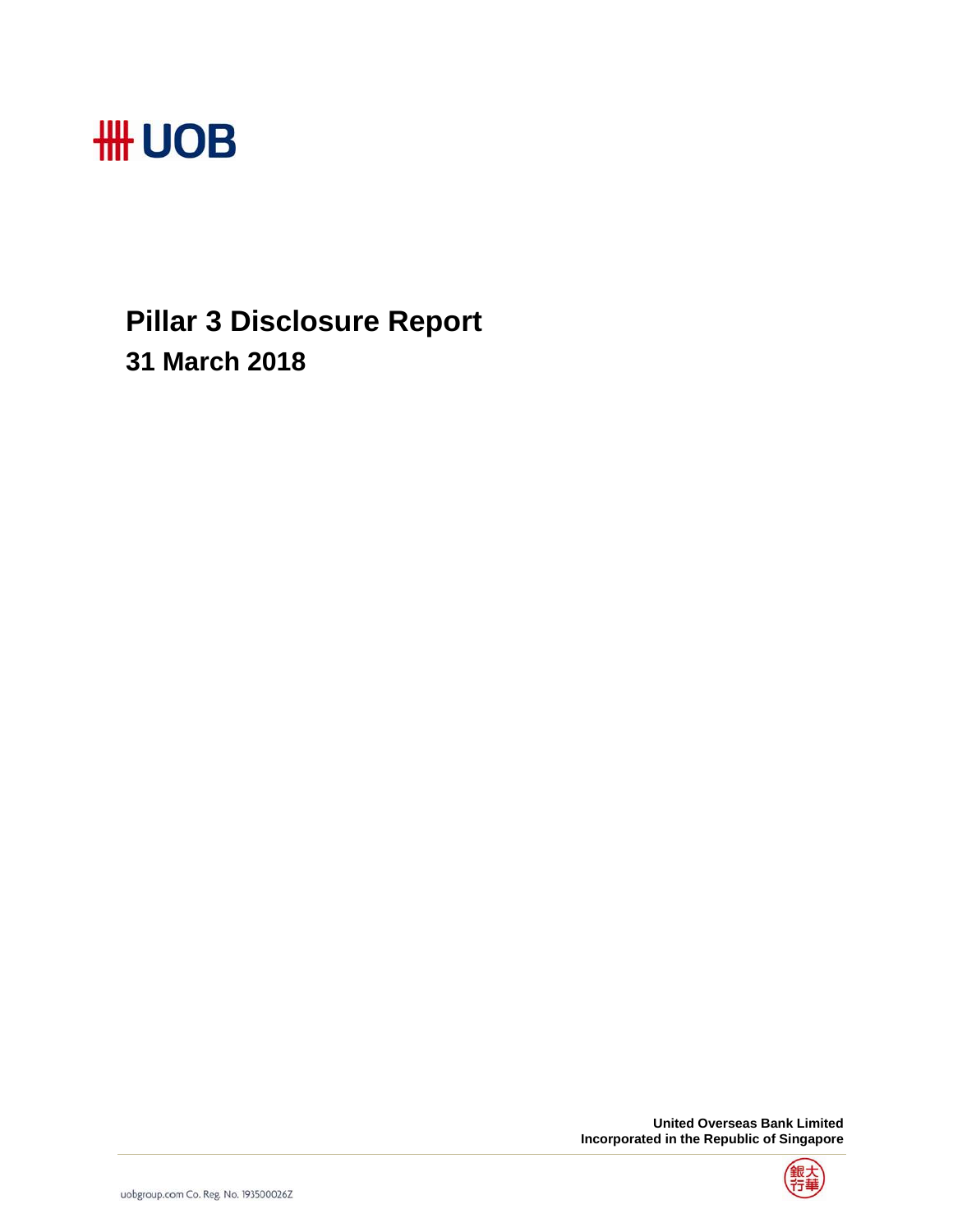### **Contents**

Notes:

- The pillar 3 disclosure report are presented in Singapore dollars.  $\mathbf{1}$
- $\overline{2}$ Certain figures in this report may not add up to the respective totals due to rounding.
- $\mathbf{3}$ Amounts less than \$500,000 in absolute term are shown as "0".

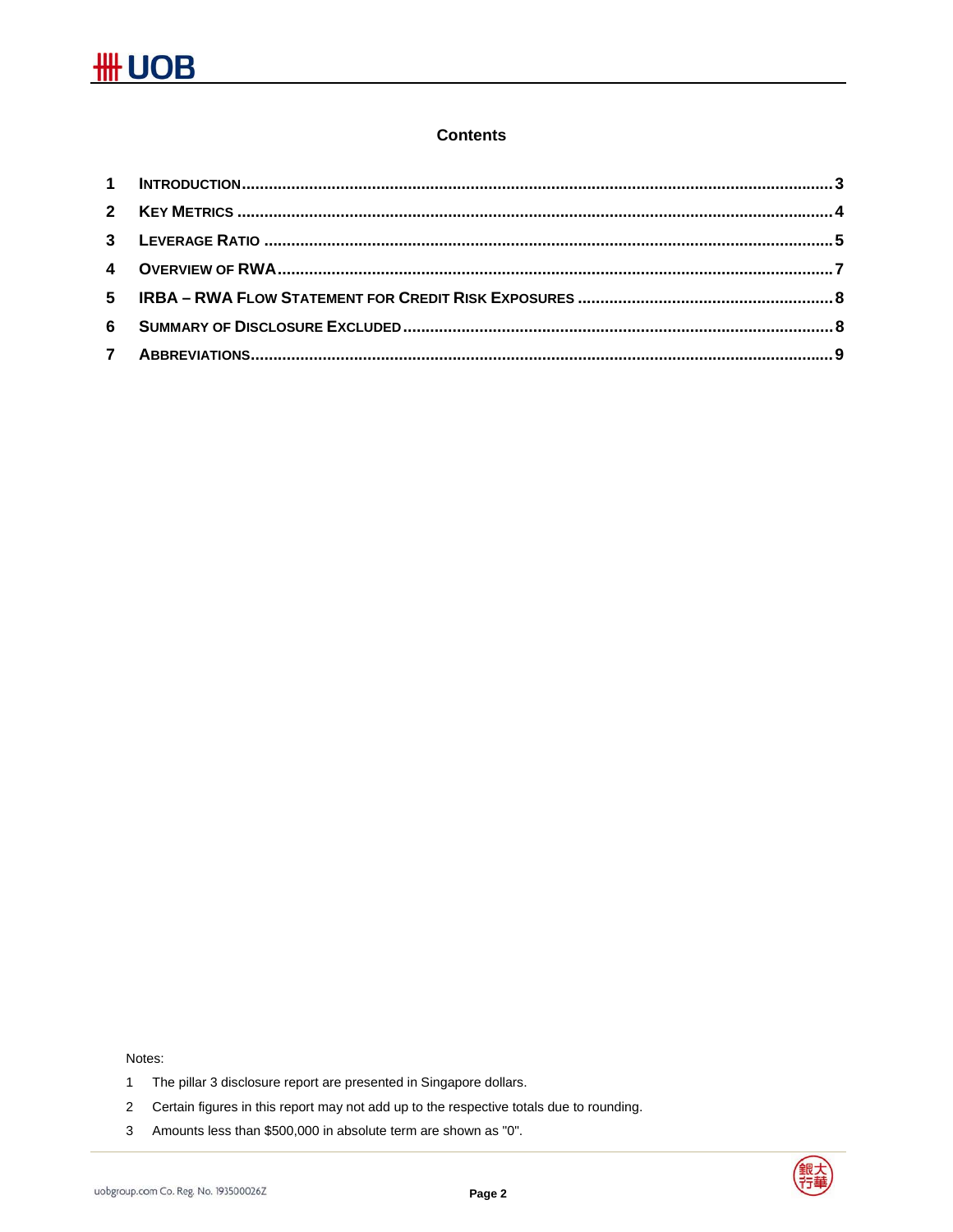#### **1 INTRODUCTION**

UOB Group's Pillar 3 Disclosure Report ("The Report"), prepared in accordance with the Monetary Authority of Singapore ("MAS") Notice to Banks No. 637 "Risk Based Capital Adequacy Requirements for Banks Incorporated in Singapore", comprises mandatory disclosures of the Group's capital composition, leverage ratio and an overview of the Group's risk weighted assets.

The Report is governed by the Group Pillar 3 Disclosure Policy which specifies the Group's Pillar 3 disclosure requirements, frequency of disclosure, medium of disclosure, and the roles and responsibilities of various parties involved in the disclosure reporting. The Policy is reviewed at least annually and approved by the Board.

The Report facilitates an assessment of the Group's capital adequacy and provides an overview of the Group's risk profile. For capital adequacy ratios of the Group's major bank subsidiaries, please refer to the Group Financial Report, available on UOB website www.UOBGroup.com/investor/financial/overview.html.

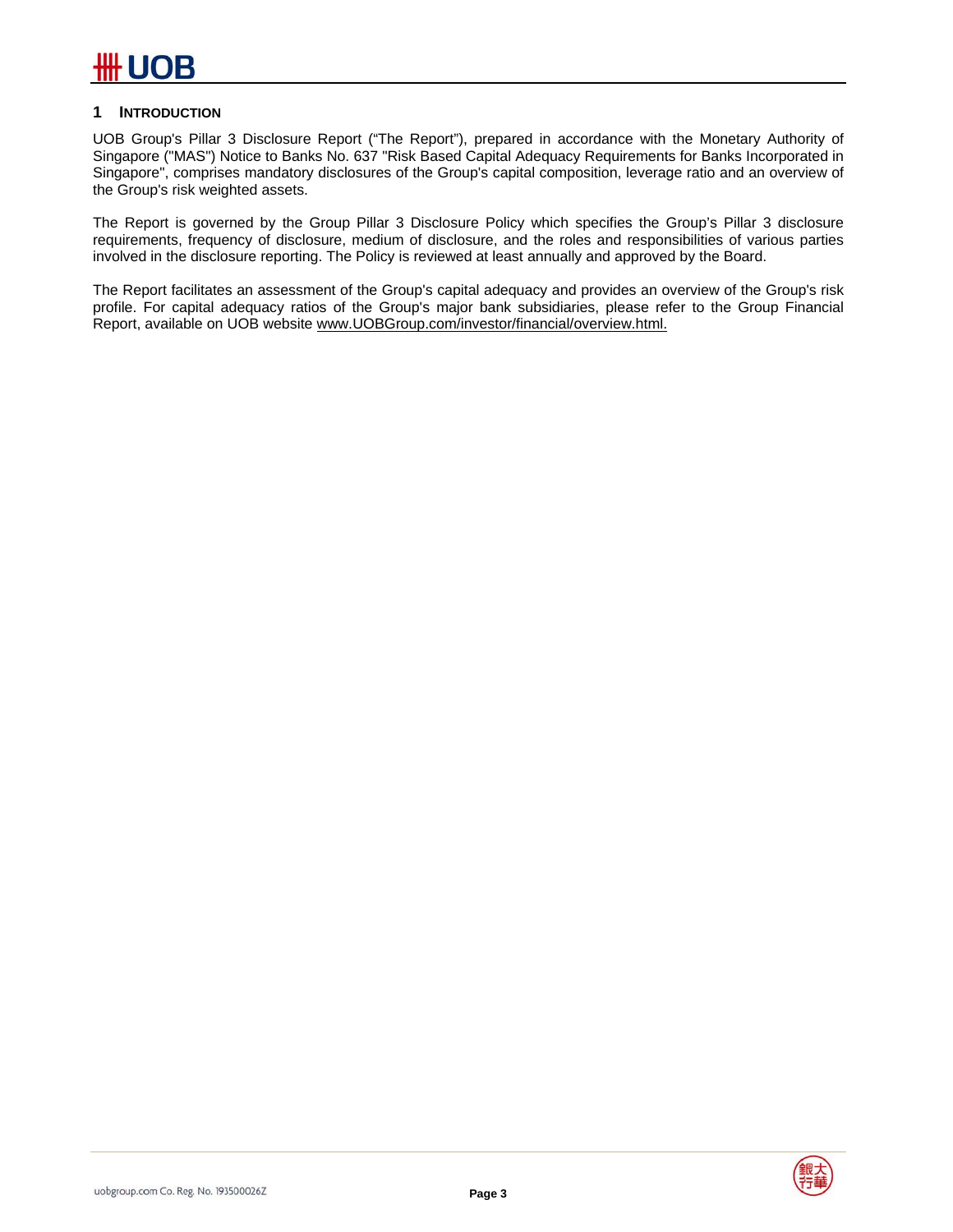### **2 KEY METRICS**

The table below provides an overview of the Group's key prudential metrics related to regulatory capital, leverage ratio and liquidity standards.

| \$m            |                                                                                       |         |         | 31 Mar 2018 31 Dec 2017 30 Sep 2017 30 Jun 2017 31 Mar 2017 |         |         |
|----------------|---------------------------------------------------------------------------------------|---------|---------|-------------------------------------------------------------|---------|---------|
|                | Available capital (amounts) <sup>1</sup>                                              |         |         |                                                             |         |         |
| $\mathbf{1}$   | CET1 capital                                                                          | 30,206  | 30,134  | 29,392                                                      | 28,821  | 27,927  |
| $\overline{c}$ | Tier 1 capital                                                                        | 33,182  | 32,220  | 30,616                                                      | 30,026  | 29,131  |
| 3              | <b>Total capital</b>                                                                  | 37,986  | 37,348  | 36,636                                                      | 37,292  | 36,424  |
|                | <b>Risk weighted assets (amounts)</b>                                                 |         |         |                                                             |         |         |
| 4              | Total RWA <sup>2</sup>                                                                | 202,286 | 199,481 | 206,169                                                     | 209,276 | 211,139 |
|                | Risk-based capital ratios as a percentage of RWA                                      |         |         |                                                             |         |         |
| 5              | CET1 ratio (%)                                                                        | 14.9    | 15.1    | 14.3                                                        | 13.8    | 13.2    |
| 6              | Tier 1 ratio (%)                                                                      | 16.4    | 16.2    | 14.9                                                        | 14.3    | 13.8    |
| $\overline{7}$ | Total capital ratio (%)                                                               | 18.8    | 18.7    | 17.8                                                        | 17.8    | 17.3    |
|                | Additional CET1 buffer requirements as a percentage of RWA                            |         |         |                                                             |         |         |
| 8              | Capital conservation buffer requirement<br>(2.5% from 2019) (%)                       | 1.875   | 1.25    | 1.25                                                        | 1.25    | 1.25    |
| 9              | Countercyclical buffer requirement (%)                                                | 0.2     | 0.1     | 0.1                                                         | 0.1     | 0.1     |
| 10             | Bank G-SIB and/or D-SIB additional requirement (%)                                    |         |         |                                                             |         |         |
| 11             | Total of bank CET1 specific buffer requirements (%)<br>$(row 8 + row 9 + row 10)$     | 2.0     | 1.4     | 1.3                                                         | 1.3     | 1.3     |
| 12             | CET1 available after meeting the Reporting Bank's<br>minimum capital requirements (%) | 8.4     | 8.2     | 6.8                                                         | 6.3     | 5.8     |
|                | <b>Leverage Ratio</b>                                                                 |         |         |                                                             |         |         |
| 13             | Total Leverage Ratio exposure measure                                                 | 406,608 | 400,803 | 396,451                                                     | 385,816 | 384,439 |
| 14             | Leverage Ratio (%) (row 2/ row 13)                                                    | 8.2     | 8.0     | 7.7                                                         | 7.8     | 7.6     |
|                | <b>Liquidity Coverage Ratio</b>                                                       |         |         |                                                             |         |         |
| 15             | <b>Total High Quality Liquid Assets</b>                                               | 42,773  | 39,255  | 39,471                                                      | 40,809  | 43,409  |
| 16             | Total net cash outflow                                                                | 33,524  | 29,253  | 27,909                                                      | 26,199  | 28,491  |
| 17             | Liquidity Coverage Ratio <sup>3</sup> (%)                                             | 128     | 135     | 142                                                         | 157     | 154     |
|                | Net Stable Funding Ratio <sup>4</sup>                                                 |         |         |                                                             |         |         |
| 18             | Total available stable funding                                                        | 218,198 |         |                                                             |         |         |
| 19             | Total required stable funding                                                         | 197,079 |         |                                                             |         |         |
| 20             | Net Stable Funding Ratio (%)                                                          | 111     |         |                                                             |         |         |

 $1$  Higher total capital was mainly due to retained earnings over the period

 $^2$  For significant RWA movements between 31 Mar 2018 and 31 Dec 2017, please refer to the "Overview of RWA" on page 7

 $^3$  For Liquidity Coverage Ratio details, please refer to UOB's website at www.UOBGroup.com/investor/financial/overview.html

4 Net Stable Funding Ratio is effective January 2018

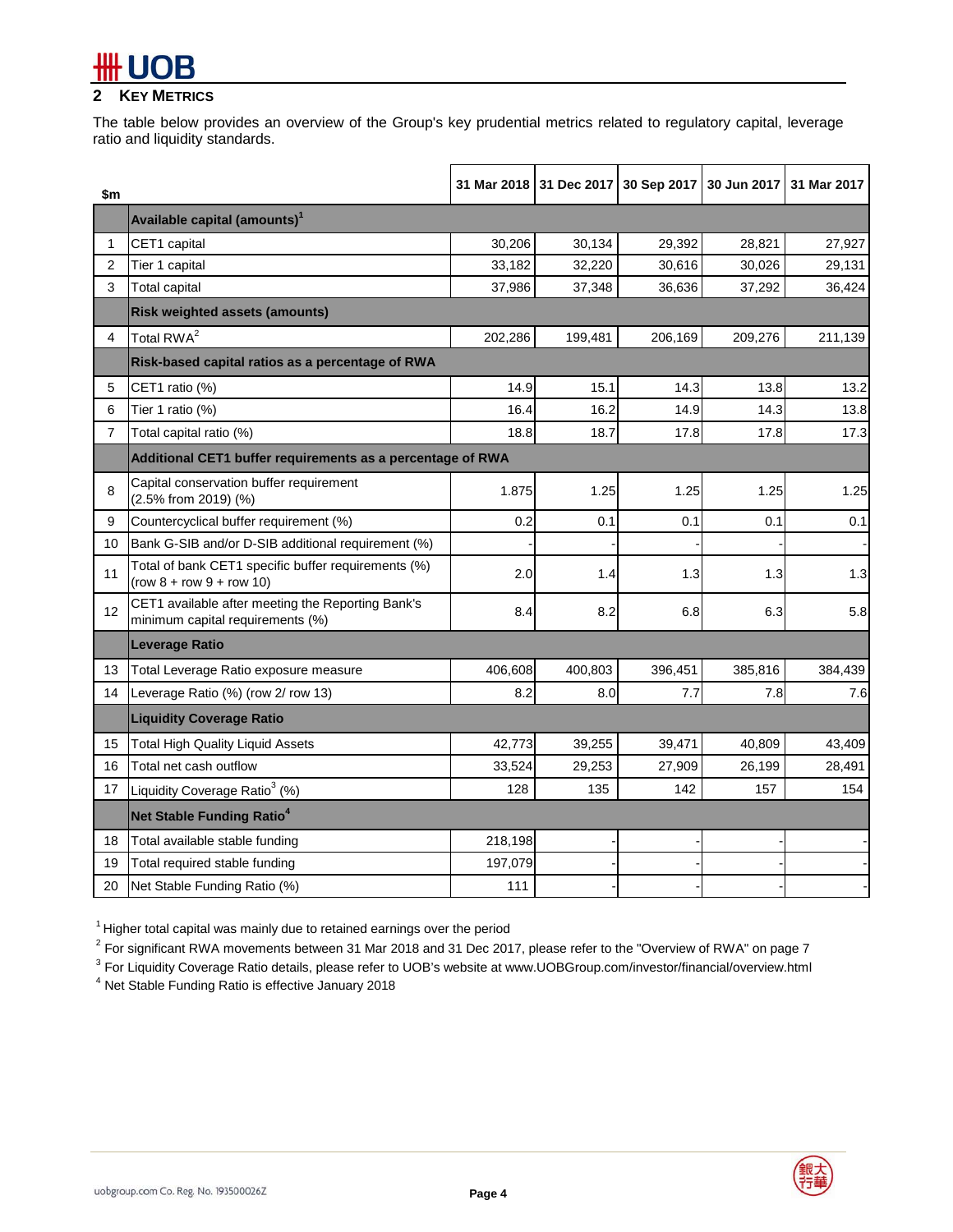

### **3 LEVERAGE RATIO**

The Basel III framework introduced Leverage Ratio as a non-risk-based backstop limit to supplement the risk-based capital requirements. It aims to constrain the build-up of excess leverage in the banking sector, with additional safeguards against model risk and measurement errors. Leverage ratio is expressed as Tier 1 Capital against Exposure Measure, which comprises on- and off-balance sheet items. Other than the difference in scope for consolidation and aggregation under SFRS and MAS Notice 637, there are no material differences between total balance sheet assets (net of on-balance sheet derivative and SFT assets) as reported in the financial statements and Exposure Measure of on-balance sheet items.

As at 31 March 2018, the Group's leverage ratio was 8.2%, up by 0.1% quarter-on-quarter, primarily from higher Tier 1 capital.

| \$m                     | 31 Mar 2018 | 31 Dec 2017 | 30 Sep 2017 | 30 Jun 2017 |
|-------------------------|-------------|-------------|-------------|-------------|
| Tier 1 capital          | 33,182      | 32,220      | 30.616      | 30,026      |
| <b>Exposure measure</b> | 406,608     | 400,803     | 396.451     | 385,816     |
| Leverage ratio          | 8.2%        | 8.0%        | $7.7\%$     | 7.8%        |

The following disclosure is presented in prescribed templates under MAS Notice 637 Annex 11F and 11G.

#### **Reconciliation of Balance Sheet Assets to Exposure Measure**

| \$m |                                                                                                                                                                          | 31 Mar 2018 |
|-----|--------------------------------------------------------------------------------------------------------------------------------------------------------------------------|-------------|
|     | Total consolidated assets as per published financial statements                                                                                                          | 364,455     |
| 2   | Adjustment for investments in entities that are consolidated for accounting purposes but are<br>outside the regulatory scope of consolidation                            | (588)       |
| 3   | Adjustment for fiduciary assets recognised on the balance sheet in accordance with the<br>Accounting Standards but excluded from the calculation of the exposure measure |             |
| 4   | Adjustment for derivative transactions                                                                                                                                   | 5,041       |
| 5   | Adjustment for SFTs                                                                                                                                                      | 396         |
| 6   | Adjustment for off-balance sheet items                                                                                                                                   | 41,836      |
|     | Other adjustments                                                                                                                                                        | (4, 532)    |
| 8   | <b>Exposure measure</b>                                                                                                                                                  | 406,608     |

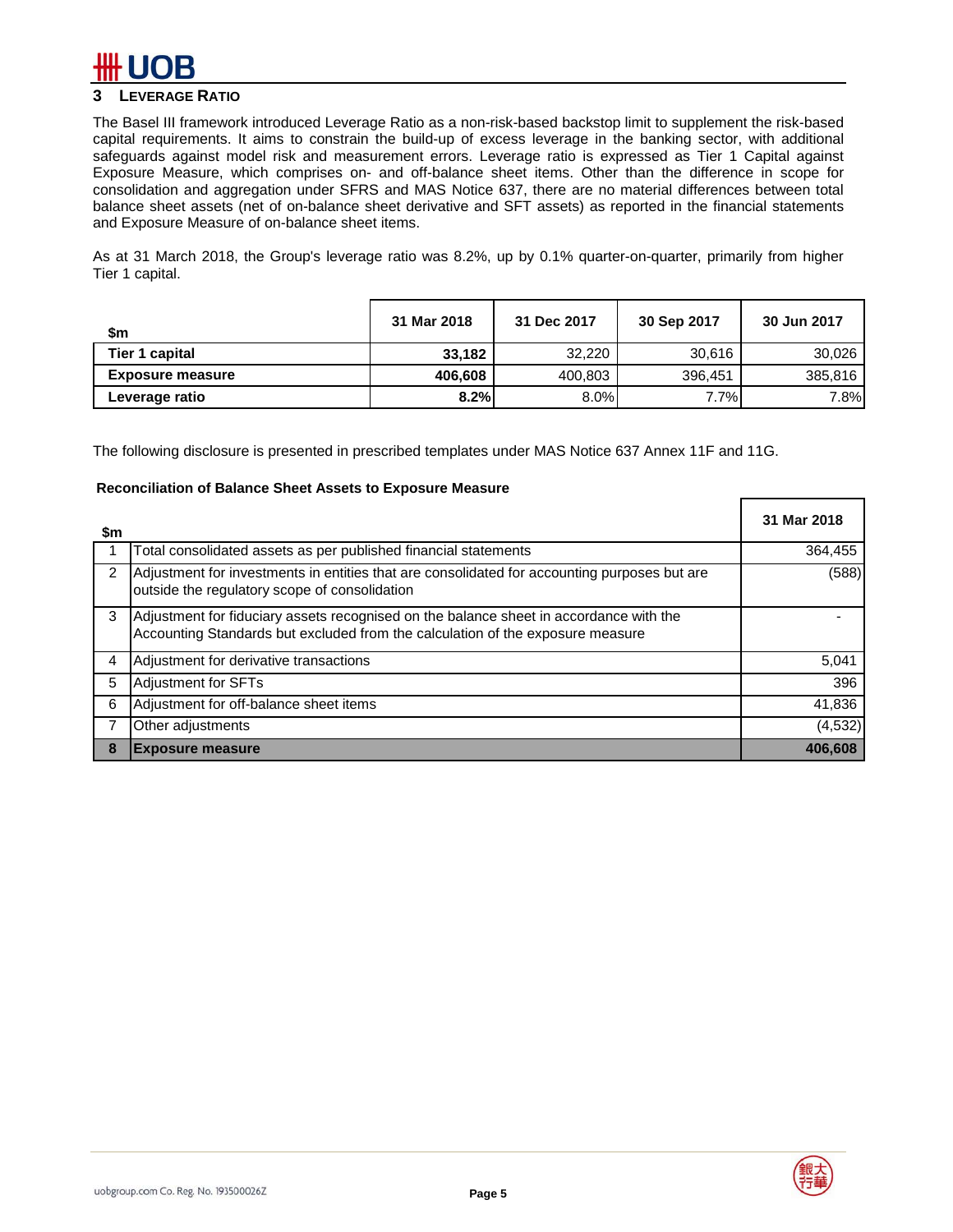# **#H UOB**

## **3 LEVERAGE RATIO** *(cont'd)*

## **Exposure Measure Components**

| \$m            |                                                                                                                                                       | 31 Mar 2018 | 31 Dec 2017 |
|----------------|-------------------------------------------------------------------------------------------------------------------------------------------------------|-------------|-------------|
|                | <b>Exposure measures of on-balance sheet items</b>                                                                                                    |             |             |
| $\mathbf{1}$   | On-balance sheet items (excluding derivative transactions and SFTs, but<br>including on-balance sheet collateral for derivative transactions or SFTs) | 343,073     | 339,951     |
| 2              | Asset amounts deducted in determining Tier 1 capital                                                                                                  | (4, 532)    | (4, 470)    |
| 3              | Total exposure measures of on-balance sheet items<br>(excluding derivative transactions and SFTs)                                                     | 338,541     | 335,481     |
|                | Derivative exposure measures                                                                                                                          |             |             |
| 4              | Replacement cost associated with all derivative transactions<br>(net of the eligible cash portion of variation margins)                               | 5,634       | 4,573       |
| 5              | Potential future exposure associated with all derivative transactions                                                                                 | 6,013       | 6,082       |
| 6              | Gross-up for derivative collaterals provided where deducted from the<br>balance sheet assets in accordance with the Accounting Standards              |             |             |
| $\overline{7}$ | Deductions of receivables for the cash portion of variation margins<br>provided in derivative transactions                                            | ä,          |             |
| 8              | CCP leg of trade exposures excluded                                                                                                                   |             |             |
| 9              | Adjusted effective notional amount of written credit derivatives                                                                                      | 225         | 230         |
| 10             | Further adjustments in effective notional amounts and deductions from<br>potential future exposures of written credit derivatives                     | ÷.          |             |
| 11             | Total derivative exposure measures                                                                                                                    | 11,872      | 10,885      |
|                | <b>SFT exposure measures</b>                                                                                                                          |             |             |
| 12             | Gross SFT assets (with no recognition of accounting netting), after adjusting<br>for sales accounting                                                 | 13,963      | 12,346      |
| 13             | Eligible netting of cash payables and cash receivables                                                                                                |             |             |
| 14             | SFT counterparty exposures                                                                                                                            | 396         | 210         |
| 15             | SFT exposure measures where a Reporting Bank acts as an agent in<br>the SFTs                                                                          |             |             |
| 16             | <b>Total SFT exposure measures</b>                                                                                                                    | 14,359      | 12,556      |
|                | <b>Exposure measures of off-balance sheet items</b>                                                                                                   |             |             |
| 17             | Off-balance sheet items at notional amount                                                                                                            | 185,003     | 187,533     |
| 18             | Adjustments for calculation of exposure measures of off-balance sheet<br>items                                                                        | (143, 167)  | (145, 652)  |
| 19             | Total exposure measures of off-balance sheet items                                                                                                    | 41,836      | 41,881      |
|                | <b>Capital and Total exposures</b>                                                                                                                    |             |             |
| 20             | <b>Tier 1 capital</b>                                                                                                                                 | 33,182      | 32,220      |
| 21             | <b>Total exposures</b>                                                                                                                                | 406,608     | 400,803     |
|                | Leverage ratio                                                                                                                                        |             |             |
| 22             | Leverage ratio                                                                                                                                        | 8.2%        | 8.0%        |

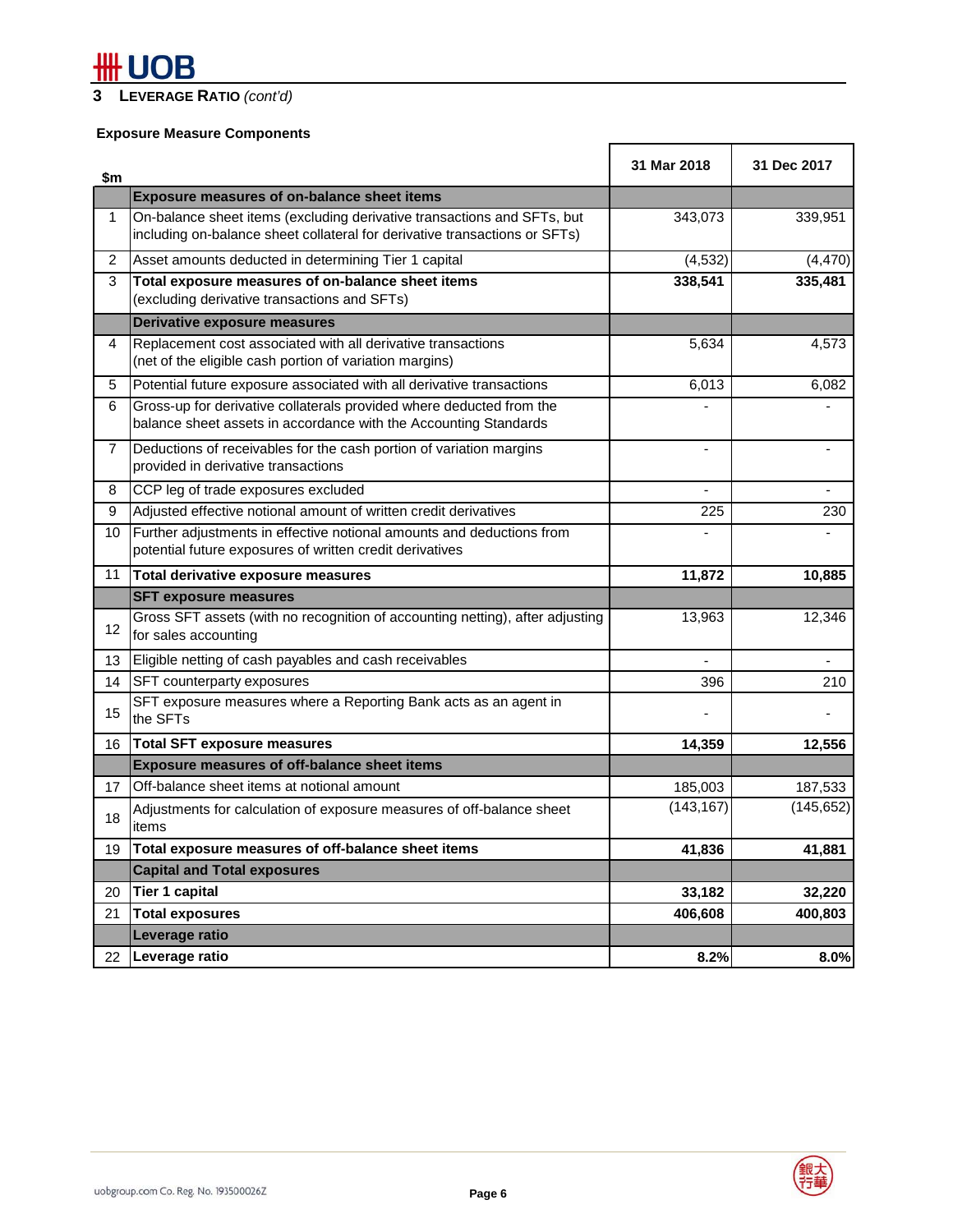### **OVERVIEW OF RWA**

The table below lists the Group's RWA by risk type and approach, as prescribed under MAS Notice 637. The minimum capital requirement is stated at 10.0% of RWA.

The Group's RWA comprises credit RWA (88.5%), operational RWA (7.0%) and market RWA (4.5%). Total RWA at 31 March 2018 was \$202.3 billion, or \$2.8 billion higher quarter-on-quarter mainly due to asset growth.

|     |                                                                                 | (a)                      | (b)            | (c)                      |
|-----|---------------------------------------------------------------------------------|--------------------------|----------------|--------------------------|
|     |                                                                                 | <b>RWA</b>               |                | <b>Minimum</b>           |
|     |                                                                                 |                          |                | capital<br>requirements  |
|     |                                                                                 | As at                    | As at          | As at                    |
| \$m |                                                                                 | 31 Mar 2018 <sup>5</sup> | 31 Dec 2017    | 31 Mar 2018              |
| 1   | <b>Credit risk (excluding CCR)</b>                                              | 160,089                  | 158,130        | 16,009                   |
| 2   | of which SA(CR) and SA(EQ)                                                      | 18,689                   | 20,249         | 1,869                    |
| 3   | of which IRBA and IRBA(EQ) for equity exposures under the                       | 141,399                  | 137,881        | 14,140                   |
|     | PD/LGD method                                                                   |                          |                |                          |
| 4   | <b>CCR</b>                                                                      | 5,033                    | 4,237          | 503                      |
| 5   | of which Current Exposure Method                                                | 2,470                    | 2,442          | 247                      |
| 6   | of which CCR Internal Models Method                                             |                          |                |                          |
| 7   | IRBA(EQ) for equity exposures under the simple risk weight<br>method or the IMM | 4,604<br>4,640           |                | 460                      |
| 8   | Equity investments in funds - look through approach                             | 94                       | 239            | 9                        |
| 9   | Equity investments in funds - mandate-based approach                            | 2,755                    | 2,853          | 276                      |
| 10  | Equity investments in funds - fall back approach                                | 0                        | 1              | $\mathbf 0$              |
| 10a | Equity investment in funds - partial use of an approach                         |                          |                |                          |
| 11  | <b>Unsettled transactions</b>                                                   |                          |                |                          |
| 12  | Securitisation exposures in the banking book                                    | 206                      | 175            | 21                       |
| 13  | of which SEC-IRBA                                                               |                          |                | $\overline{\phantom{a}}$ |
| 14  | of which SEC-ERBA Including IAA                                                 | 70                       | $\blacksquare$ | $\overline{7}$           |
| 15  | of which SEC-SA                                                                 |                          |                |                          |
| 16  | <b>Market risk</b>                                                              | 9,171                    | 9,424          | 917                      |
| 17  | of which SA(MR)                                                                 | 9,171                    | 9.424          | 917                      |
| 18  | of which IMA                                                                    |                          |                |                          |
| 19  | <b>Operational risk</b>                                                         | 14,087                   | 13,819         | 1,409                    |
| 20  | of which BIA                                                                    |                          |                |                          |
| 21  | of which SA(OR)                                                                 | 14,087                   | 13,819         | 1,409                    |
| 22  | of which AMA                                                                    |                          |                |                          |
| 23  | Amounts below the thresholds for deduction                                      | 6,247                    | 5,963          | 625                      |
|     | (subject to 250% risk weight)                                                   |                          |                |                          |
| 24  | <b>Floor adjustment</b>                                                         | 202,286                  |                |                          |
|     | 25<br><b>Total</b>                                                              |                          | 199,481        | 20,229                   |

<sup>5</sup> RWA on securitisation exposures in the banking book is calculated based on revisions to the MAS Notice 637 which were effective 1 January 2018.

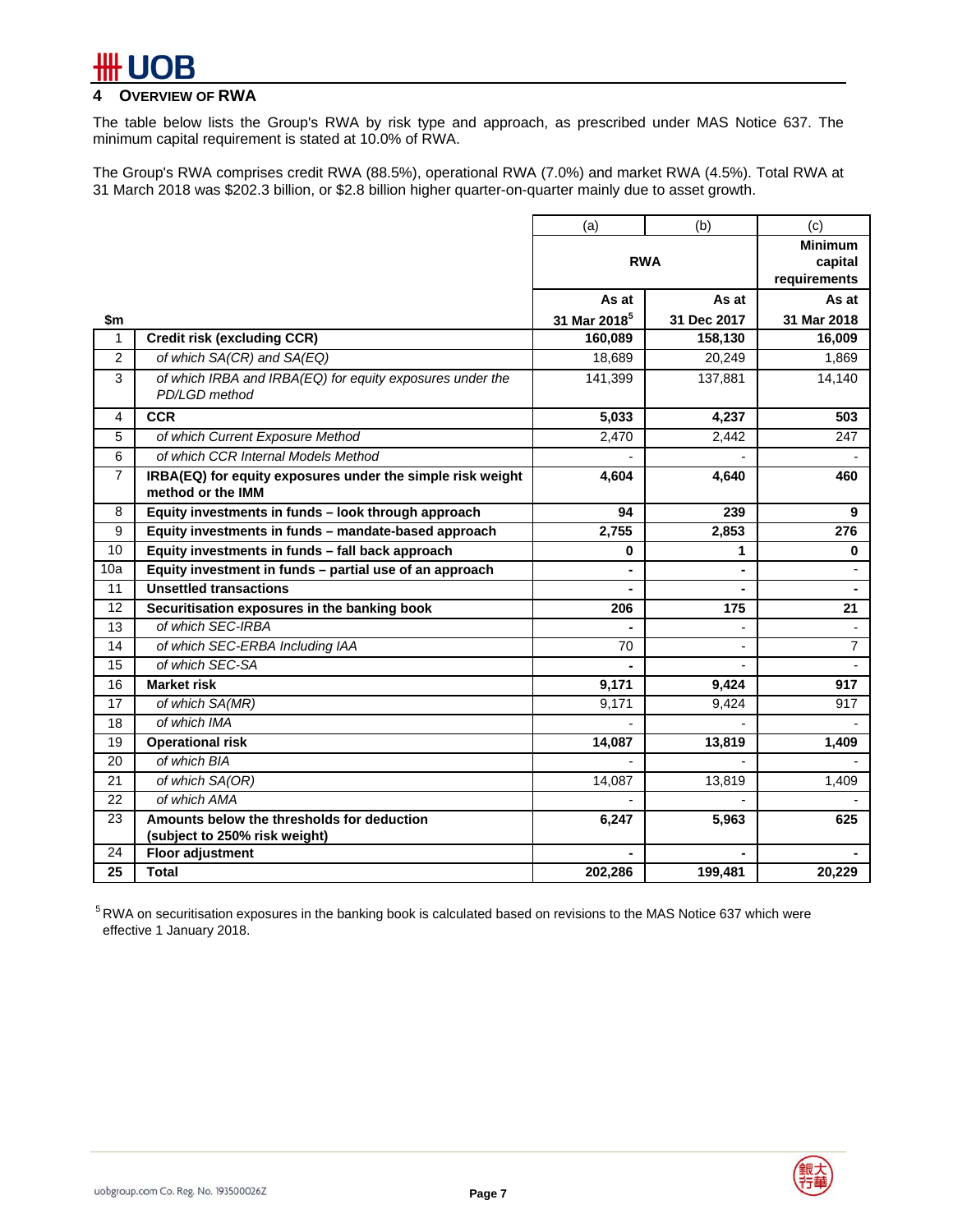# **·UOB**

### **5 IRBA – RWA FLOW STATEMENT FOR CREDIT RISK EXPOSURES**

The following table presents changes in RWA corresponding to credit risk only (excluding CCR) over the quarterly reporting period for each of the key drivers.

The Group's RWA increased by \$3.5 billion quarter-on-quarter mainly driven by broad-based loan growth across most territories.

|     |                            | (a)                   |
|-----|----------------------------|-----------------------|
| \$m |                            | <b>RWA</b><br>amounts |
|     | RWA as at 31 Dec 2017      | 137,881               |
| 2   | Asset size                 | 2,328                 |
| 3   | Asset quality              | 1,301                 |
| 4   | Model updates              | $\blacksquare$        |
| 5   | Methodology and policy     |                       |
| 6   | Acquisitions and disposals |                       |
| 7   | Foreign exchange movements | (111)                 |
| 8   | Other                      | ٠                     |
| 9   | RWA as at 31 Mar 2018      | 141,399               |

### **6 SUMMARY OF DISCLOSURE EXCLUDED**

| <b>Disclosures Description</b>                          | Rationale                                |
|---------------------------------------------------------|------------------------------------------|
| RWA flow statements of under CCR internal models method | UOB not using CCR Internal Models Method |
| RWA flow statements of market risk exposures under IMA  | UOB not using IMA for market risk        |

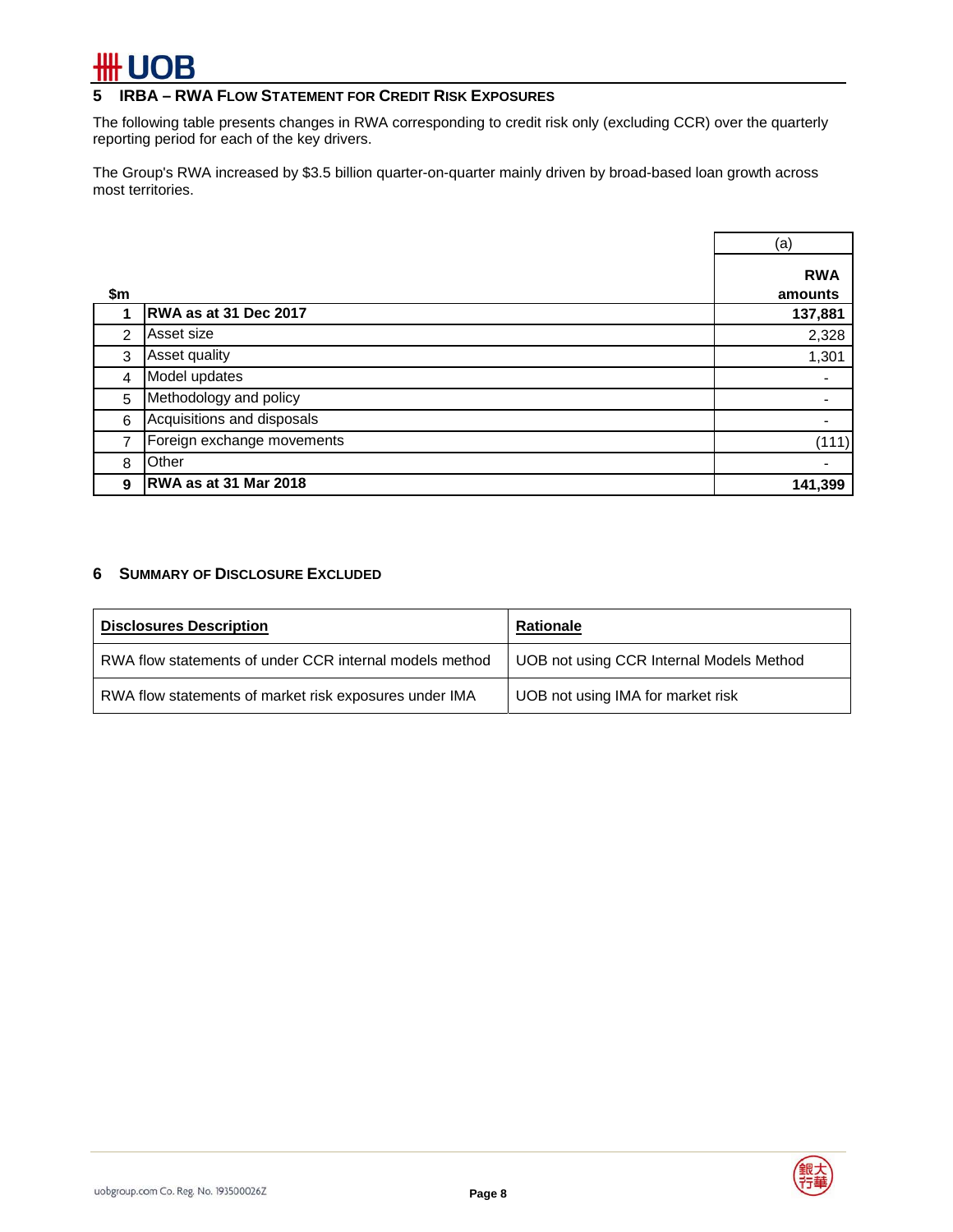# **HH UOB**

### **7 ABBREVIATIONS**

The following abbreviated terms are used throughout this document.

| Α           |                                                       | G            |                                        |
|-------------|-------------------------------------------------------|--------------|----------------------------------------|
| A-IRBA      | Advanced Internal Ratings-Based<br>Approach           | G-SIB        | Global Systemically Important Bank     |
| <b>ALCO</b> | Asset and Liability Committee                         | н            |                                        |
| AMA         | Advanced Measurement Approach                         | <b>HVCRE</b> | High-Volatility Commercial Real Estate |
| AT1 capital | Additional Tier 1 capital                             | п            |                                        |
| в           |                                                       | <b>IAM</b>   | Internal Assessment Method             |
| <b>BIA</b>  | Basic Indicator Approach                              | IMA          | Internal Models Approach               |
| С           |                                                       | <b>IMM</b>   | Internal Models Method                 |
| <b>CAR</b>  | Capital Adequacy Ratio                                | <b>IPRE</b>  | Income-Producing Real Estate           |
| <b>CCF</b>  | <b>Credit Conversion Factor</b>                       | <b>IRBA</b>  | Internal Ratings-Based Approach        |
| <b>CCP</b>  | <b>Central Counterparty</b>                           | L            |                                        |
| <b>CCR</b>  | <b>Counterparty Credit Risk</b>                       | <b>LGD</b>   | Loss Given Default                     |
| CCyB        | <b>Countercyclical Buffer</b>                         | M            |                                        |
| CET1        | Common Equity Tier 1                                  | <b>MDB</b>   | Multilateral Development Bank          |
| <b>CF</b>   | <b>Commodities Finance</b>                            | <b>MR</b>    | Market Risk                            |
| <b>CR</b>   | <b>Credit Risk</b>                                    | N            |                                        |
| <b>CRE</b>  | <b>Commercial Real Estate</b>                         | <b>NBFI</b>  | Non Bank Financial Institutions        |
| <b>CRM</b>  | <b>Credit Risk Mitigation</b>                         | <b>NCI</b>   | Non-Controlling Interests              |
| <b>CVA</b>  | <b>Credit Valuation Adjustment</b>                    | $\mathbf{o}$ |                                        |
| Е           |                                                       | OF           | <b>Object Finance</b>                  |
| EAD         | <b>Exposure at Default</b>                            | <b>OR</b>    | <b>Operational Risk</b>                |
| EL          | <b>Expected Loss</b>                                  | P            |                                        |
| EPE         | <b>Expected Positive Exposure</b>                     | PD           | Probability of Default                 |
| EQ          | <b>Equity Exposures</b>                               | PE/VC        | Private Equity/Venture Capital         |
| <b>EVE</b>  | Economic Value of Equity                              | PF           | Project Finance                        |
| F           |                                                       | <b>PSE</b>   | <b>Public Sector Entity</b>            |
| FC(SA)      | Financial Collateral Simple Approach                  | $\mathbf Q$  |                                        |
| FC(CA)      | <b>Financial Collateral Comprehensive</b><br>Approach | QRRE         | Qualifying Revolving Retail Exposures  |
| F-IRBA      | Foundation Internal Ratings-Based<br>Approach         |              |                                        |



J.

 $\overline{\phantom{0}}$ 

e.

**Contract Contract**